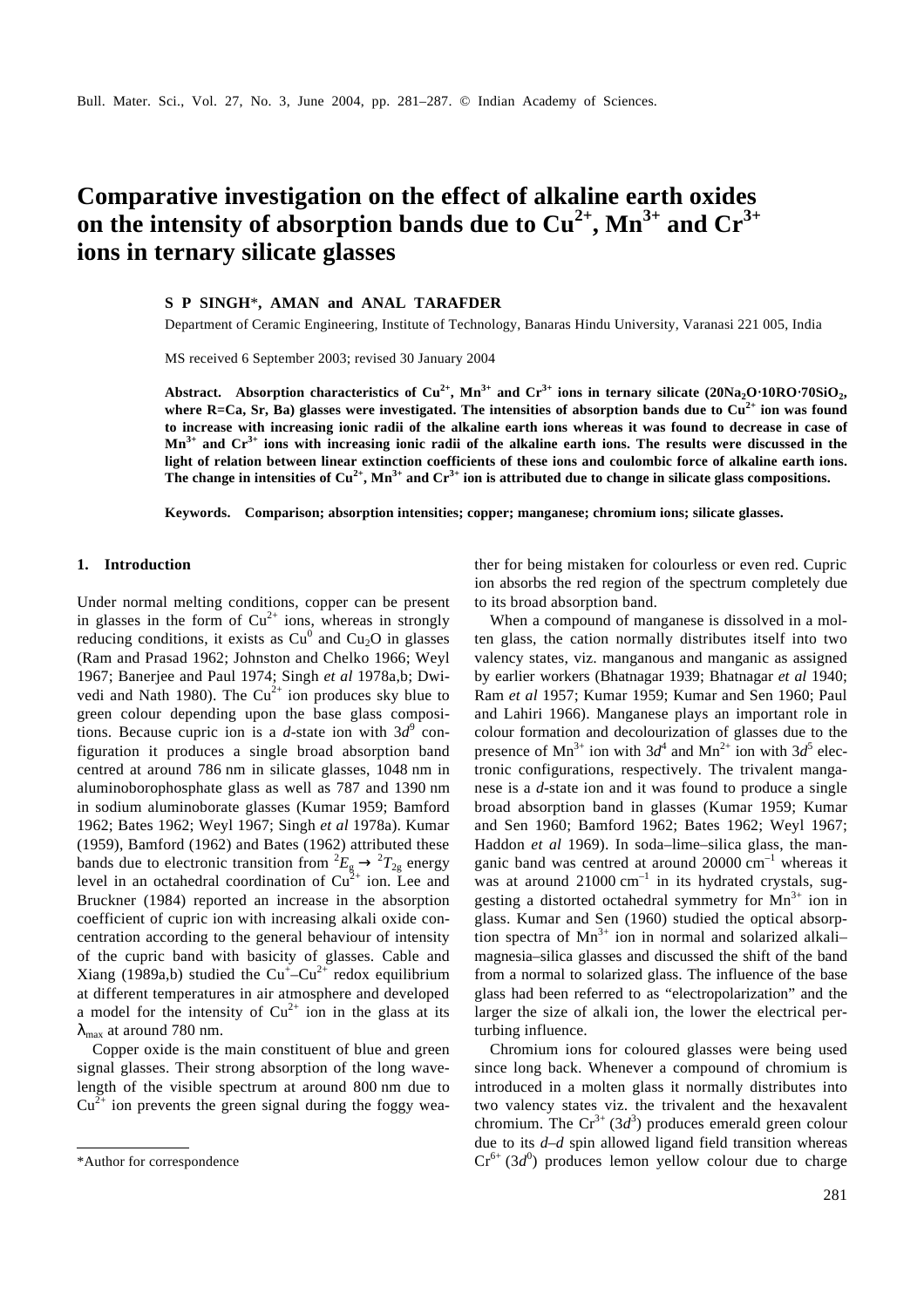transfer in the glass. Nath *et al* (1965) observed four absorption peaks due to  $Cr^{3+}$  ion at around 442, 628, 644, and 675 nm in lithium silicate glasses melted with  $Cr_2O_3$ in the visible region. When an appreciable amount of hexavalent chromium was present in the glass, the absorption peak at 442 nm was masked by the strong absorption due to  $Cr^{6+}$  ions in this part of spectrum. The other three peaks at 628, 644, and 675 nm were present in all the lithium silicate glasses containing chromium. In sodium silicate glasses containing both  $Cr^{3+}$  and  $Cr^{6+}$  ions, the absorption peaks due to  $Cr^{3+}$  ions were found to be centred at around 635, 650 and 675 nm whereas in potash silicate glasses the sharp visible bands due to  $Cr^{3+}$  were found to be centred at around 454, 635, 654, and 680 nm, respectively. Weyl (1967) as well as Nath *et al* (1965) had shown that the absorption spectra of  $Cr^{6+}$  ions in glasses were identical with aqueous solution of potassium dichromate.

In the case of glass containing colouring species such as  $Cu^{2+}$ , Mn<sup>3+</sup> and  $Cr^{3+}$  ions, many workers had studied the effect of alkali oxides on the optical absorption properties in silicate glasses but the work done previously on the effect of alkaline earth oxides on the optical absorption properties of ternary silicate glasses containing these colourants is not sufficient. Keeping this in view the present investigation was undertaken in order to study the optical absorption behaviour of  $Cu^{2+}$ ,  $Mn^{3+}$  and  $Cr^{3+}$  ions both quantitatively and qualitatively as well as to calculate the intensity of their absorption bands in terms of linear extinction coefficients on replacing lime by strontia and strontia by baria in ternary silicate glasses.

### **2. Experimental**

Glasses having molar compositions,  $20Na_2O·10RO·70SiO<sub>2</sub>$ , where  $R=Ca$ , Sr, Ba doped with different concentrations of cupric oxide (0⋅5–1⋅5 wt%) were melted in a 100 ml capacity Pt-2% Rh crucible kept in an electric globar rod furnace at 1400°C in air atmosphere. Acid washed quartz, analytical reagent grade sodium carbonate, calcium carbonate, strontium carbonate and barium carbonate were used for preparation of glass batches. The concentration of copper was introduced in the glass as an analytical reagent grade cupric oxide. After around 6 h of melting, the glass melts were cast and poured onto an aluminium plate and cooled to room temperature. After crushing the glasses were remelted for another 4 h to ensure homogeneity in the glass. They were taken out of the furnace and poured into a rectangular mould onto an aluminium plate and annealed at 480°C in an annealing furnace for 1 h and then they were cooled to room temperature to remove the stresses from the glass. After grinding and polishing the absorption spectra of glass samples were recorded on a JASCO-7800 recording spectrophotometer in the optical range, 500–1050 nm. Thickness and densities of the glass samples were determined to calculate the intensity of the cupric band at its wavelength maxima in the glass.

In order to prepare ternary silicate glasses containing manganese with analytical reagent grade sodium, calcium, strontium, and barium carbonate along with acid washed quartz were used. Two different concentrations of manganese as 0⋅5% and 1⋅0% by wt were introduced in the glass batches as precipitated manganese dioxide. The rest of the procedure for melting, casting, pouring, annealing and cooling were followed as described above. After grinding and polishing, the absorption spectra of polished glass samples were recorded on the above mentioned recording spectrophotometer in the optical range 400–800 nm.

For preparing the ternary silicate glasses of the same composition doped with  $0.1-0.3\%$  Cr<sub>2</sub>O<sub>3</sub> of analytical reagent grade, the carbonates of sodium, calcium, strontium and barium used were also of the same grade. The rest of the procedures for preparation of the molten glass samples were followed as usual. The glasses were ground and polished. Absorption spectra of the polished glass samples were recorded on a JASCO-7800 recording spectrophotometer in the optical range 400–900 nm.

## **3. Results and discussion**

In case of  $Cu^{2+}$  ion results presented in figure 1 show the single broad absorption band due to  $Cu^{2+}$  ion at around 796 nm in ternary silicate glasses. This peak has been assigned to spin allowed transition from  ${}^2E_g \rightarrow {}^2T_{2g}$  energy levels in distorted octahedral symmetry of  $Cu^{2+}$  ions in glasses. It is clear from figure 1 that the absorption peaks due to



**Figure 1.** Optical absorption characteristics of  $Cu<sup>2+</sup>$  ion in ternary silicate  $(20Na<sub>2</sub>O·10RO·70SiO<sub>2</sub>$ , where  $R = Ca$ , Sr, Ba) glasses.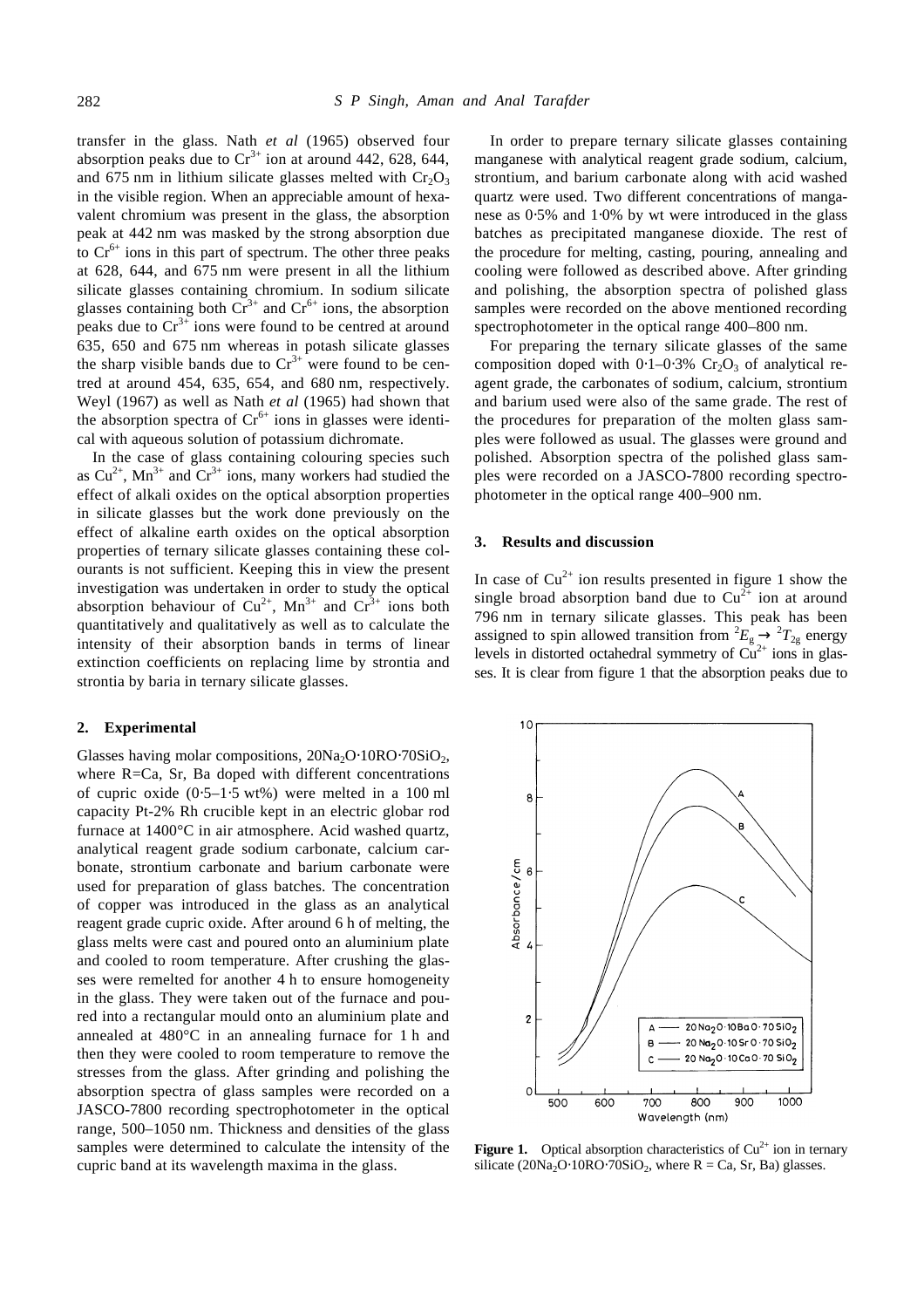$Cu^{2+}$  ion in (ternary) silicate glasses (20Na<sub>2</sub>O⋅10RO⋅70SiO<sub>2</sub> where, R=Ca, Sr, Ba) are centred at around 796 nm. The absorption intensity calculated was found to increase with increasing ionic radii of alkaline ions in order of  $Ca^{2+} < Sr^{2+} < Ba^{2+}$  ions.

The linear extinction coefficients of Cu<sup>2+</sup> ion,  $\mathbf{a}_{\text{Cu}^{2+}}$ , were calculated in ternary silicate glasses from absorption spectra using the following Lambert–Beer's equation no. (1) and are presented in table 1.

$$
\mathbf{a}_{\mathrm{Cu}^{2+}} = A/ct,\tag{1}
$$

here *A* is the absorbance due to  $Cu^{2+}$  ions at its wavelength maxima in the glass,  $c$  the concentration of  $Cu^{2+}$  ions (wt%) and *t* the thickness of the glass sample (cm).

In a particular silicate glass, the linear extinction coefficients  $(a_{\text{Cu}}^{2+})$  of the Cu<sup>2+</sup> ion were found to be nearly constant within an experimental error. The linear extinction coefficient of the  $Cu^{2+}$  ion in glass was found to increase considerably with the increase in basicity of the glass as CaO was replaced with SrO and SrO with BaO.

All the experiments done so far on redox equilibrium had reported that the proportion of the redox ion in the higher oxidation state increases with the basicity of the glass. The basicity of the glass increases with replacement of  $Ca^{2+}$  by  $Sr^{2+}$  and  $Sr^{2+}$  by  $Ba^{2+}$  ion. As a result of which higher proportion of  $Cu^{2+}$  ion was formed in ternary soda– baria–silica glass as compared to other ternary silicate glasses. Similarly concentration of  $Cu^{2+}$  ion is more in soda–strontia–silica glass in comparison to soda–lime glass. This leads to higher absorption value in soda–baria–silica than soda–strontia–silica and soda–lime–silica glass. The values of  $\mathbf{a}_{\text{Cu}}^{2+}$  at its  $\mathbf{I}_{\text{max}}$  in silicate glasses were found to be  $5.13-7.58$  cm<sup>-1</sup> per wt%.

In case of  $Mn^{3+}$  ion, results presented in figure 2 show the single broad absorption band due to  $Mn^{3+}$  ion in ternary silicate glasses. This peak has been assigned due to spin allowed transition from  ${}^5E_g \rightarrow {}^5T_{2g}$  energy levels in an octahedral symmetry of  $Mn^{3+}$  ion in glass. It is clear from the figure that the absorption peaks due to  $Mn^{3+}$  in ternary glasses  $(20Na<sub>2</sub>O·10RO·70SiO<sub>2</sub>$  where, R=Ca, Sr, Ba) are centred at around 494 nm. The value of absorption intensity was found to be higher contrarily with decreasing ionic radii of alkaline earth ions in order of  $Ba^{2+} > Sr^{2+} > Ca^{2+}$  in the glass. The general consensus is that manganese ion is present in glass in the form of  $Mn^{2+}$ and  $Mn^{3+}$  ions. In the present investigation the absorption intensity due to  $Mn^{3+}$  ion which shifts more towards the higher value with decreasing ionic radii of alkaline earth ions in order of  $Ba^{2+} > Sr^{2+} > Ca^{2+}$  dictates that other higher valency states of manganese ions might also be formed in glass in minor amounts to affect the intensity of  $Mn^{3+}$  ion.

The linear extinction coefficients of Mn<sup>3+</sup> ion,  $a_{Mn^{3+}}$ were calculated in ternary silicate glasses from absorption



**Figure 2.** Optical absorption characteristics of  $Mn^{3+}$  ion in ternary silicate  $(20Na<sub>2</sub>O·10RO·70SiO<sub>2</sub>$ , where  $R = Ca$ , Sr, Ba) glasses.

**Table 1.** Effect of alkaline earth oxide on the intensity of absorption bands due to  $Cu^{2+}$  ion in ternary silicate  $(20Na_2O·10RO·70SiO_2,$ where R=Ca, Sr, Ba) glasses.

| Glass composition                  | Absorbance on<br>Jasco-7800 recording<br>spectrophotometer | Wavelength<br>maxima (nm) | <b>Thickness</b><br>(cm) | Conc $(wt\%)$<br>$\Sigma$ Cu | Absorbance<br>$\text{(cm)}^{-1}$ | Linear<br>extinction<br>coefficient |
|------------------------------------|------------------------------------------------------------|---------------------------|--------------------------|------------------------------|----------------------------------|-------------------------------------|
| $20Na2O10CaO270SiO2$               | 0.452                                                      | 795                       | 0.227                    | 0.399                        | 1.99                             | 4.98                                |
| $20Na2O10CaO270SiO2$               | 0.685                                                      | 795                       | 0.164                    | 0.798                        | 4.18                             | 5.24                                |
| $20Na2O110CaO270SiO2$              | 1.148                                                      | 795                       | 0.204                    | 1.197                        | 6.21                             | 5.18                                |
| $20Na2O10SrO20SiO2$                | 0.589                                                      | 796                       | 0.234                    | 0.399                        | 2.51                             | 6.3                                 |
| $20Na2O10SrO20SiO2$                | 1.246                                                      | 796                       | 0.239                    | 0.798                        | 5.29                             | 6.62                                |
| $20Na2O10SrO$ . 70SiO <sub>2</sub> | 1.980                                                      | 796                       | 0.254                    | 1.197                        | 7.79                             | 6.51                                |
| $20Na2O10BaO270SiO2$               | 0.654                                                      | 797                       | 0.216                    | 0.399                        | 3.03                             | 7.59                                |
| $20Na2O10BaO270SiO2$               | 1.334                                                      | 797                       | 0.213                    | 0.798                        | 6.26                             | 7.85                                |
| $20Na2O·10BaO·70SiO2$              | 1.792                                                      | 797                       | 0.204                    | 1.197                        | 8.74                             | 7.30                                |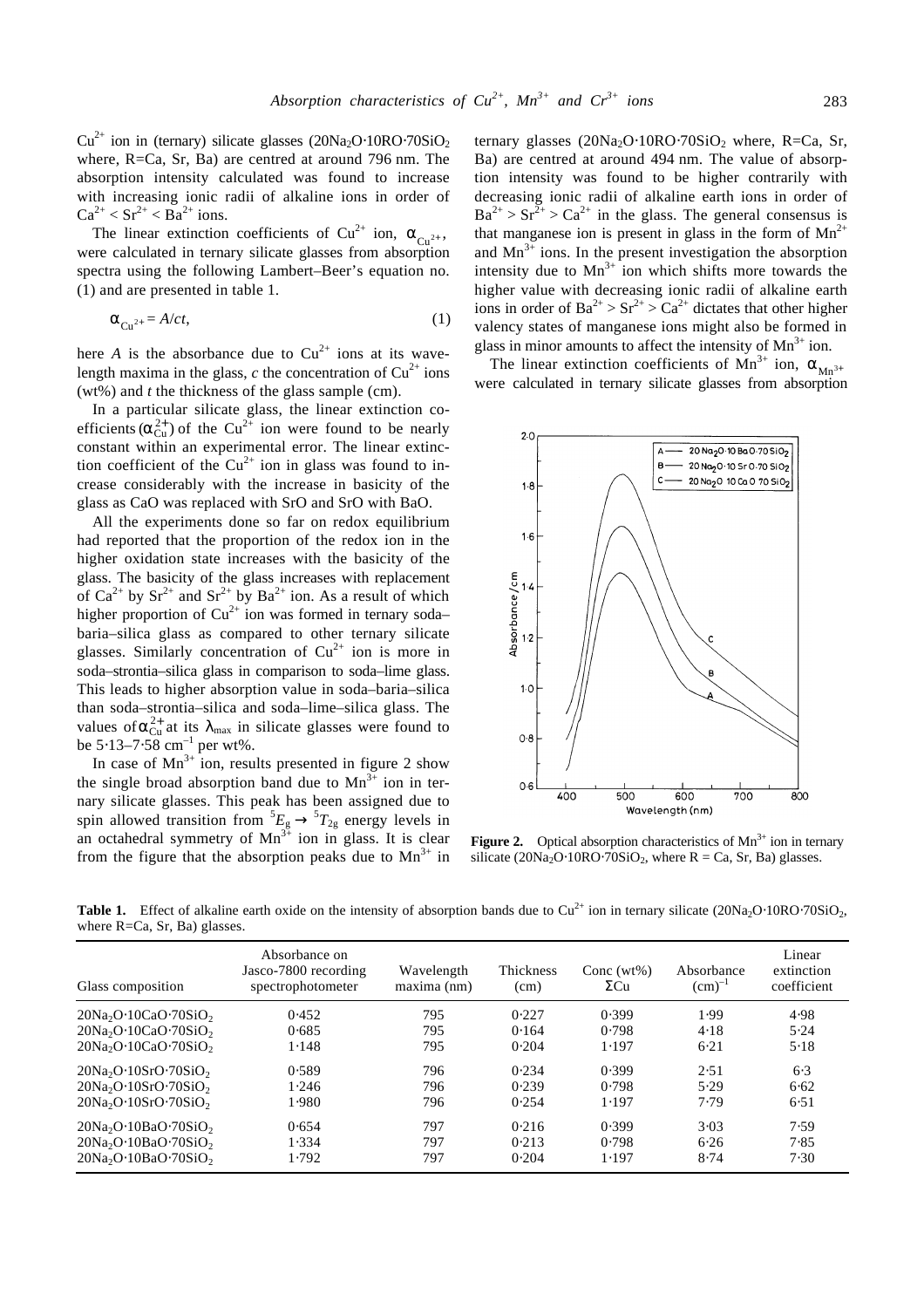spectra using the Lambert–Beer's equation (1) as usual and are presented in table 2. The rest of the terms in (1) have their usual meanings with respect to manganese in the glass

$$
\boldsymbol{a}_{\mathbf{M}n^{3+}} = A/ct.
$$

In a particular ternary silicate glass, the extinction coefficient  $(a_{\text{Mn}}^{3+})$  of the Mn<sup>3+</sup> ion were found to be nearly constant within an experimental error. The value of  $\mathbf{a}_{Mn}^{3+}$  in glass varies from 4⋅02-5⋅21 (cm<sup>-1</sup>/wt%) considerably from one system to another and was found to decrease with an increase in ionic radii of the alkaline earth ions in order  $Ca^{2+} < Sr^{2+} < Ba^{2+}$  in the glass.

It has been mentioned above that the proportion of the redox ions in the higher oxidation states increases with increasing basicity of the glass. The basicity of the glass increases with the replacement of  $Ca^{2+}$  by  $Sr^{2+}$  and  $Sr^{2+}$ by  $Ba^{2+}$  ion. The more basic the alkaline earth oxide the more would be the occurrence of the reaction towards forward direction to form more oxidized states of manganese ions. Thus, concentration of  $Mn^{3+}$  in the glass is the lowest in case of soda–baria–silica glass and highest in case of soda–lime–silica glass. This leads to the lowest value of linear extinction coefficient  $(a_{\text{Mn}}^{3+} = 4.02)$  in soda–baria– silica glass for Mn<sup>3+</sup> ion. The value of  $a_{Mn}^{3+}$  is the highest in soda–lime–silica glass as 5⋅21 and it was 4⋅56 in soda– strontia–silica glass but it was the lowest at around 4⋅0 in soda–baria–silica glass.

In case of  $Cr^{3+}$  ion the results presented in figure 3 show two strong absorption bands due to  $Cr^{3+}$  ion at around 655 and 685 nm, respectively in ternary silicate glasses. One of the peaks at around 655 nm has been assigned due to the spin allowed transition from  ${}^4A_{2g} \rightarrow {}^2T_{2g}$ , ground to excited energy levels, other one is due to spin forbidden transition  ${}^4A_{2g} \rightarrow {}^2T_{1g}$  energy levels in an octahedral coordination of  $Cr^{3+}$  ion (figure 3) in glass. The absorption intensity was found to increase with decreasing ionic radii of alkaline earth ions in order of  $Ba^{2+} > Sr^{2+} > Ca^{2+}$ .

The linear extinction coefficients of  $Cr^{3+}$ ,  $a_{Cr^{3+}}$  were also calculated in ternary silicate glasses from absorption spectra using (1) as usual and are presented in table 3.

The rest of the terms in the Lambert–Beer's equation (1) for chromium have their usual meanings.

In a particular ternary silicate glass, the linear extinction coefficient  $(a_{\text{Cr}}^{3+})$  of the  $\text{Cr}^{3+}$  ion was found to be nearly constant within  $\pm 5\%$  experimental error. The linear extinction coefficient of  $Cr<sup>3+</sup>$  ion in the glass varies appreciably from one system to another and was found to increase with decreasing basicity of the glass or decreasing ionic radii of alkaline earth ions in the glass as mentioned above.

As per earlier statement as the alkaline earth oxide is more basic, the formation of higher oxidation states of chromium  $Cr^{6+}$  ion would be favoured more which is the most stable state due to its  $3d^0$  configuration. Thus, the concentration of  $Cr^{3+}$  ion is the lowest in case of soda– baria–silica glass and the highest in case of soda–lime– silica glass. This leads to the lowest value of extinction



**Figure 3.** Optical absorption characteristics of  $Cr<sup>3+</sup>$  ion in ternary silicate  $(20Na<sub>2</sub>O·10RO·70SiO<sub>2</sub>$ , where  $R = Ca$ , Sr, Ba) glasses.

**Table 2.** Effect of alkaline earth oxide on the intensity of absorption bands due to  $Mn^{3+}$  ion in ternary silicate (20Na<sub>2</sub>O⋅10RO⋅70SiO<sub>2</sub>, where  $R = Ca$ ,  $Sr$ ,  $Ba$ ) glasses.

| Glass composition                  | Absorbance on<br>Jasco-7800 recording<br>spectrophotometer | Wavelength<br>maxima (nm) | Thickness<br>(cm) | Conc. $(wt\%)$<br>$\Sigma Mn$ | Absorbance<br>$(cm)^{-1}$ | Linear<br>extinction<br>coefficient |
|------------------------------------|------------------------------------------------------------|---------------------------|-------------------|-------------------------------|---------------------------|-------------------------------------|
| $20Na2O·10CaO·70SiO2$              | 1.125                                                      | 494                       | 0.608             | 0.348                         | 1.85                      | 5.31                                |
| $20Na2O·10CaO·70SiO2$              | 2.217                                                      | 495                       | 0.623             | 0.696                         | 3.56                      | 5.11                                |
| $20Na2O10SrO·70SiO2$               | 0.091                                                      | 494                       | 0.604             | 0.348                         | 1.64                      | 4.71                                |
| $20Na2O10SrO$ . 70SiO <sub>2</sub> | 1.957                                                      | 495                       | 0.637             | 0.696                         | 3.07                      | 4.41                                |
| $20Na2O10BaO270SiO2$               | 1.027                                                      | 494                       | 0.706             | 0.348                         | 1.45                      | 4.17                                |
| $20Na2O10BaO270SiO2$               | 1.489                                                      | 494                       | 0.553             | 0.696                         | 2.69                      | 3.86                                |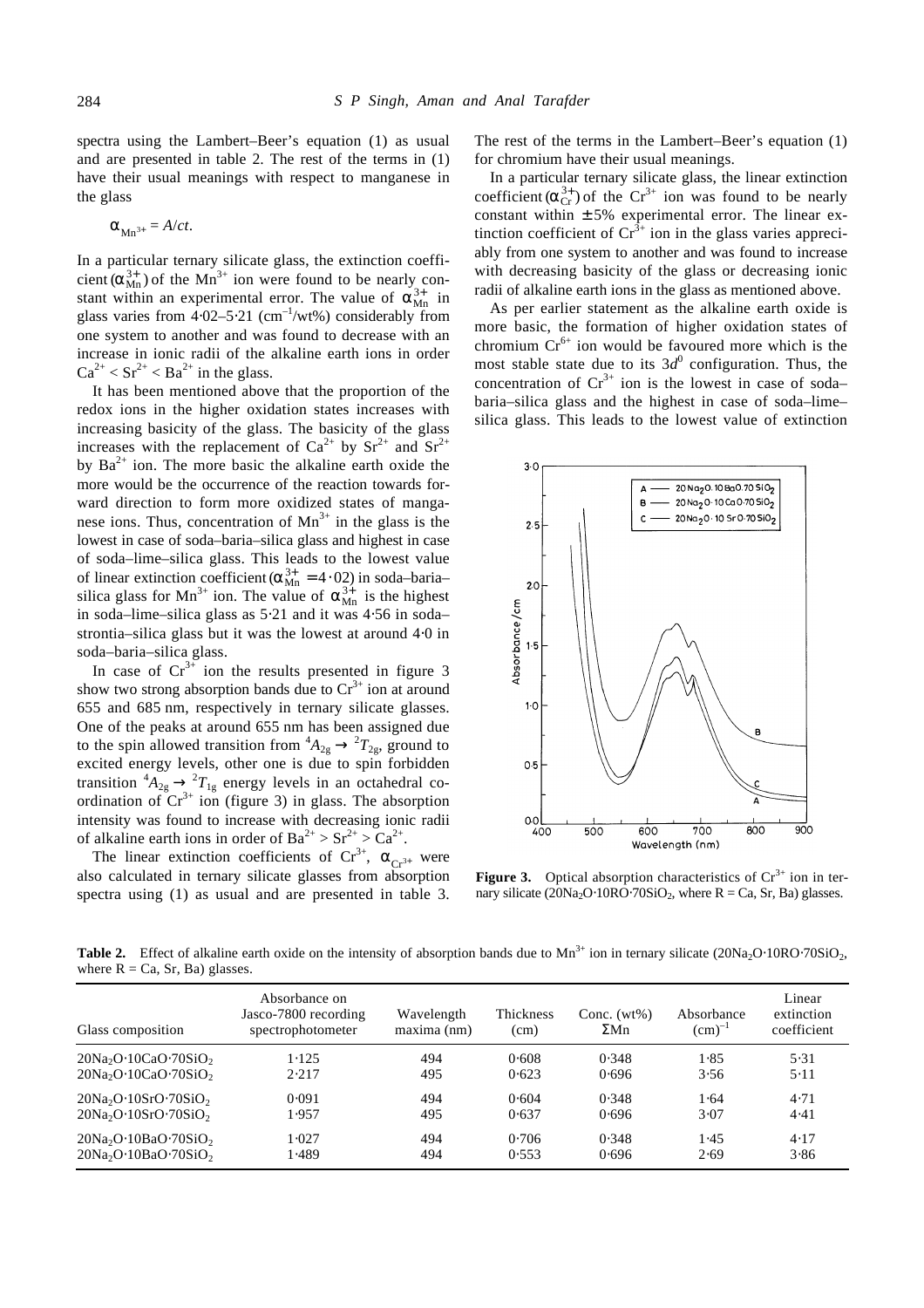coefficient,  $a_{\text{Cr}}^{3+}$ , around 6.25 in soda–baria–silica glass for  $Cr^{3+}$  ion. The value of  $\mathbf{a}_{Cr}^{3+}$  is the highest in soda–lime–silica glass as 8⋅82 and the same was 6⋅98 in soda–strontia–silica glass.

Kumar and Singh (1989) as well as Singh and Kumar (1995) interpreted the shift of the absorption bands due to  $Mn^{3+}$  and  $Cu^{2+}$  ions in binary alkali silicate glasses towards longer wavelength with an increase in ionic radii of alkali ions on the basis of Ilse and Hartmann (1951) equation in which the ligand field strength,  $\Delta$ , is inversely proportional to the fifth power of the distance between the central metal ion and ligand (*R*) as

$$
\Delta = 5eqr^4/3R^5,\tag{2}
$$

here, the terms have their usual meanings.

The idea of these workers was that an increase in distance between central metal ion and the surrounding oxygen ligands  $(O<sup>2</sup>)$  with increasing total number of oxygens present per unit volume of glass causes a decrease in the value of ligand field strength  $(\Delta)$ . The decrease in value of ligand field strength ( $\Delta$ ) follows an increase in  $I_{\text{max}}$  as per the following equation:

$$
\Delta = hc/I_{\text{max}},\tag{3}
$$

here, *h* is the Planck's constant, *c* the velocity of light and *l*<sub>max</sub> the wavelength of maximum absorption.

In the present situation the concentration of  $Na<sub>2</sub>O$  was kept constant in all the ternary silicate glasses. The molar replacement of CaO was done by SrO and SrO by BaO in these silicate glasses. The results presented in tables 1–3 as well as in figures 1–3 clearly show that the wavelength maxima for  $Cu^{2+}$ , Mn<sup>3+</sup> and  $Cr^{3+}$  were nearly 795, 494 and 655 nm, respectively in all the ternary silicate glasses for a particular absorbing species. Although, the band position for a particular colouring ion in the present series of glasses was the same but the intensities of the band in different glasses are different. In the case of  $Cu^{2+}$  ion the linear extinction coefficient  $(a_{\text{Cu}}^{2+})$  was found to increase with increasing ionic radii of alkaline earth ions but in case of  $Mn^{3+}$  and  $Cr^{3+}$  the same was the reverse. This may be explained on the basis of the relation obtained on plotting average values of intensities for these ions against the coulombic force of the alkaline earth ions in glasses. The coulombic force calculated as per (4):

$$
c.f = zz'/(r+r_0)^2,\tag{4}
$$

where, *z* is the charge on alkaline earth ions, *z*′ the charge on oxygen ion,  $r$  the radius of alkaline earth ions and  $r_0$ the radius of oxygen ion, has been presented in table 4. The decrease in bond strength might have resulted in some more dissociation of alkaline earth oxides. As the oxygen ion activity or basicity of the glass increases with an in-

**Table 3.** Effect of alkaline earth oxide on the intensity of absorption bands due to  $Cr^{3+}$  ion in ternary silicate (20Na<sub>2</sub>O⋅10RO⋅70SiO<sub>2</sub>, where  $R = Ca$ , Sr, Ba) glasses.

| Glass composition     | Absorbance on<br>Jasco-7800 recording<br>spectrophotometer | Wavelength<br>maxima (nm) |                |                   |                              |                                            | Linear                    |
|-----------------------|------------------------------------------------------------|---------------------------|----------------|-------------------|------------------------------|--------------------------------------------|---------------------------|
|                       |                                                            | $\bf{I}$                  | I <sub>2</sub> | Thickness<br>(cm) | Conc $(wt\%)$<br>$\Sigma$ Cr | Absorbance<br>$\text{(cm)}^{-1}$ at 655 nm | extinction<br>coefficient |
| $20Na2O10CaO270SiO2$  | 0.491                                                      | 655                       | 685            | 0.804             | 0.068                        | 0.61                                       | 8.97                      |
| $20Na2O110CaO270SiO2$ | 0.885                                                      | 655                       | 685            | 0.750             | 0.137                        | 1.18                                       | 8.61                      |
| $20Na2O10CaO270SiO2$  | 1.374                                                      | 655                       | 685            | 0.754             | 0.205                        | 1.82                                       | 8.87                      |
| $20Na2O10SrO20SiO2$   | 0.387                                                      | 655                       | 685            | 0.802             | 0.068                        | 0.48                                       | 7.06                      |
| $20Na2O10SrO·70SiO2$  | 0.800                                                      | 655                       | 685            | 0.850             | 0.137                        | 0.94                                       | 6.87                      |
| $20Na2O·10SrO·70SiO2$ | 1.020                                                      | 655                       | 685            | 0.706             | 0.205                        | 1.44                                       | 7.02                      |
| $20Na2O10BaO270SiO2$  | 0.409                                                      | 655                       | 685            | 0.950             | 0.068                        | 0.43                                       | 6.32                      |
| $20Na2O10BaO270SiO2$  | 0.544                                                      | 655                       | 685            | 0.650             | 0.137                        | 0.84                                       | 6.13                      |
| $20Na2O10BaO270SiO2$  | 1.033                                                      | 655                       | 685            | 0.802             | 0.205                        | 1.29                                       | 6.29                      |

**Table 4.** Relationship between linear extinction coefficient of  $Cu^{2+}$ ,  $Mn^{3+}$  and  $Cr^{3+}$  ions with binding energy of alkaline earth oxides in ternary silicate  $(20Na_2O·10RO·70SiO_2$ , where R = Ca, Sr, Ba) glasses.

|                       | Coulombic                   | Average linear extinction coefficient<br>at $I_{\text{max}}$ (absorbance/cm/wt%) | Ionic radii of<br>ions $(\AA)$ |                     |                  |
|-----------------------|-----------------------------|----------------------------------------------------------------------------------|--------------------------------|---------------------|------------------|
| Glass composition     | force<br>$[(e.s.u./Å)^{2}]$ | $a_{Cu^{2+}}$                                                                    | $a_{Mn^{3+}}$                  | $a_{\alpha, \beta}$ | $Ca^{2+}(1.26)$  |
| $20Na2O10CaO270SiO2$  | 0.640                       | 5.13                                                                             | 5.21                           | 8.82                | $Sr^{2+}(1.40)$  |
| $20Na2O·10SrO·70SiO2$ | 0.574                       | 6.48                                                                             | 4.56                           | 6.98                | $Ba^{2+} (1.56)$ |
| $20Na2O·10BaO·70SiO2$ | 0.510                       | 7.58                                                                             | 4.02                           | 6.25                | $Q^{2-}(1.24)$   |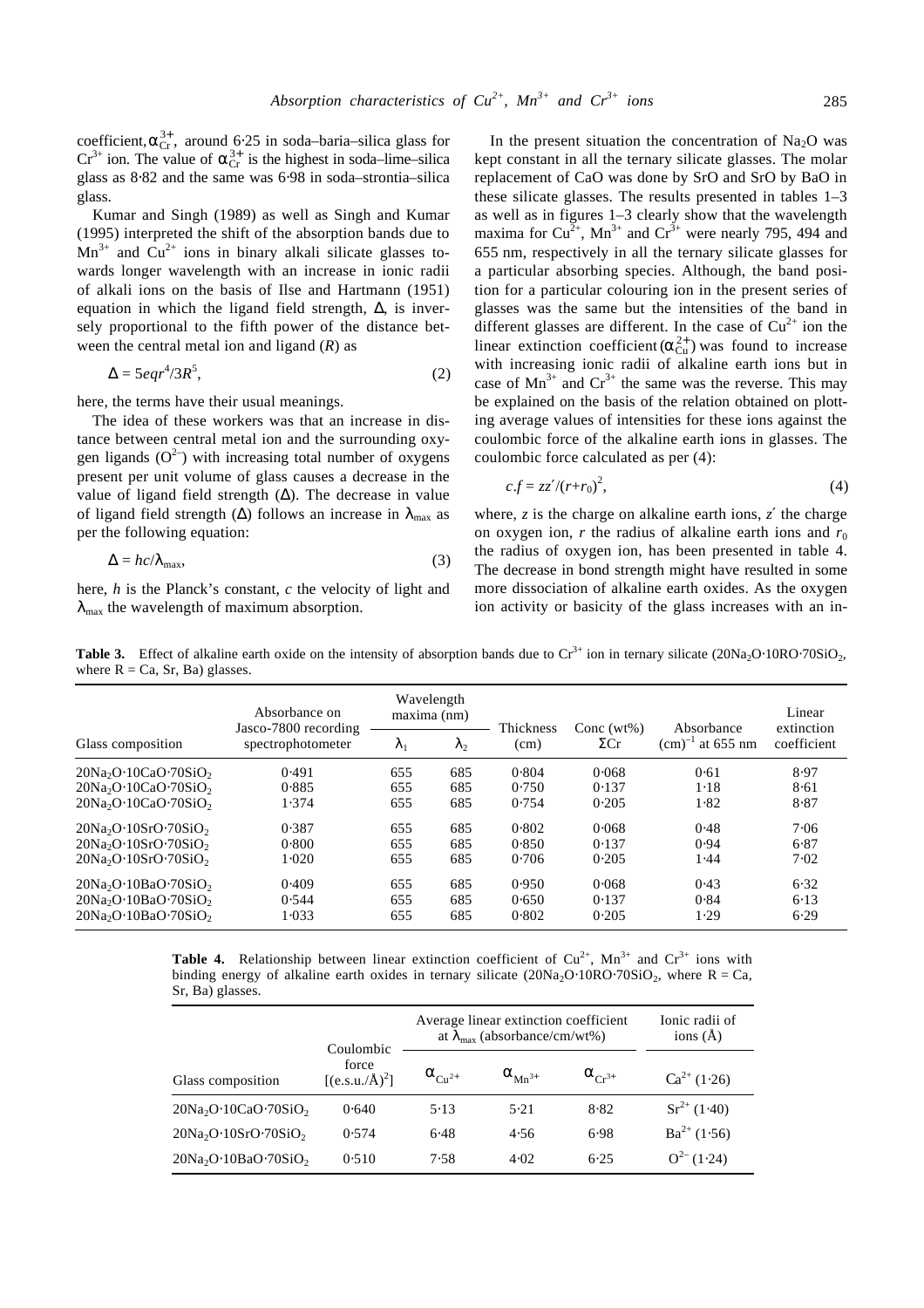

**Figure 4.** Variation of linear extinction coefficients of  $Cu^{2+}$ ,  $Mn^{3+}$  and  $Cr^{3+}$  ions with binding energy of alkaline earth oxides in ternary silicate  $(20Na<sub>2</sub>O·10RO·70SiO<sub>2</sub>$ , where  $R = Ca$ , Sr, Ba) glasses.

crease in ionic radii of alkaline earth ions the oxidized state of the metal ion is favoured more. Since  $Cu^{2+}$  ion is the most common usual oxidation state of copper in the glass so, its formation with increasing  $O^{2-}$  ion activity was maximum in the glass. That is why the linear extinction coefficient  $(a_{\text{Cu}}^{2+})$  increases with decreasing coulombic force of the alkaline earth ions. In case of glasses containing  $Mn^{3+}$  and  $Cr^{3+}$  the behaviour of the curves in figure 4 for extinction coefficients plotted against coulombic force was opposite. Therefore, the formation of  $Cr<sup>6+</sup>$  ion is favoured more in soda–baria–silica glass than the corresponding soda–strontia–silica and soda–lime–silica glasses. Apart from  $Mn^{3+}$  ion, the metastable state of manganese as  $Mn^{4+}$ might have formed at the cost of  $Mn^{3+}$  ion with increasing basicity or  $O^{2-}$  ion activity of the glass.

Spectrophotometry is ideally an useful method in view of the aim of the present work on quantitative measurements of the intensities of absorption bands for  $Cu^{2+}$ , Mn<sup>3+</sup> and  $Cr^{3+}$  ions at  $I_{\text{max}}$  in glasses. So, the application of ligand field theory for qualitative interpretation of the results in glasses is quite relevant for ions of copper, manganese and chromium.

In the light of these discussions, it is concluded that the reason for the change in intensity of the bands for these ions is due to change in concentration of these ions per unit path length of the glass with increasing oxygen ion activity of the glass which is due to decrease in binding energy of alkaline earth ions and oxygen ions. The variation in the intensities of these 3*d*-transition metal ions at their wavelength maxima in the present series of silicate glasses is also attributed to the change in their coordinations and symmetries in glasses on molar replacement of CaO by SrO and SrO by BaO which results in a change in availability of oxygen ligands around the central metal ions. Similar results obtained in binary alkali silicate glasses due to  $Ni<sup>2+</sup>$  ion for absorption bands by Singh and Singh (1998) as well as for  $Ti<sup>4+</sup>$  ion for emission bands in TiO<sub>2</sub> sols by Seok *et al* (2002) at their  $I_{\text{max}}$ , respectively also support the above arguments in the present silicate glasses.

## **4. Conclusions**

On the basis of the present investigations, the conclusions drawn are as follows

(I) The change in intensities of these colouring ions viz.  $Cu^{2+}$ , Mn<sup>3+</sup>, and Cr<sup>3+</sup> at their  $I_{\text{max}}$  in ternary silicate glasses is attributed due to change in their tetrahedral and octahedral coordination balance with replacement of lime by strontia and strontia by baria in ternary silicate glasses. That is why these colouring species produce a variety of colour shades in silicate glasses, respectively.

(II) The relation between the intensities of absorption for the ions of  $Cu^{2+}$ , Mn<sup>3+</sup>, and  $Cr^{3+}$  with coulombic force between alkaline earth ions,  $Ca^{2+}$ ,  $Sr^{2+}$  and  $Ba^{2+}$  and oxygen anion was established in the silicate glasses.

(III) The intensities of absorption bands for  $Cu^{2+}$  ions were found to increase with an increasing ionic radii of alkaline earth ions. Whereas in the case of  $Mn^{3+}$  and  $Cr^{3+}$  the opposite results were observed as their intensities decreased with increasing size of the alkaline earth ions.

## **Acknowledgements**

The authors gratefully acknowledge the Head, Department of Ceramic Engineering, and the Director, Institute of Technology, Banaras Hindu University, Varanasi, for providing necessary facilities. They also dedicate this work to their department.

#### **References**

- Bamford C R 1962 *Phys*. *Chem*. *Glasses* **36** 189
- Banerjee S and Paul A 1974 *J*. *Am*. *Ceram*. *Soc*. **57** 286
- Bates T 1962 *Modern aspect of vitreous state* (ed.) J D Mackenzi (London: Butterworths) **2** p. 239
- Bhatnagar S S 1939 *Nature* **143** 559
- Bhatnagar S S, Khosla B D and Chand R 1940 *J*. *Indian Ceram*. *Soc*. **17** 515
- Cable M and Xiang Z D 1989a *Phys*. *Chem*. *Glasses* **30** 237
- Cable M and Xiang Z D 1989b *Glastech*. *Ber*. **62** 382
- Dwivedi R N and Nath P 1980 *Trans*. *Indian Ceram*. *Soc*. **39** 23
- Haddon J C, Rogers E A and Williums D J 1969 *J*. *Am*. *Ceram*. *Soc*. **1** 52
- Ilse F E and Hartmann H 1951 *Zeit*. *Phys*. *Chem*. **197** 239
- Johnston W D and Chelko A 1966 *J. Am*. *Ceram*. *Soc*. **49** 562
- Kumar A and Singh S P 1989 *Trans*. *Ind*. *Ceram*. *Soc*. **48** 39